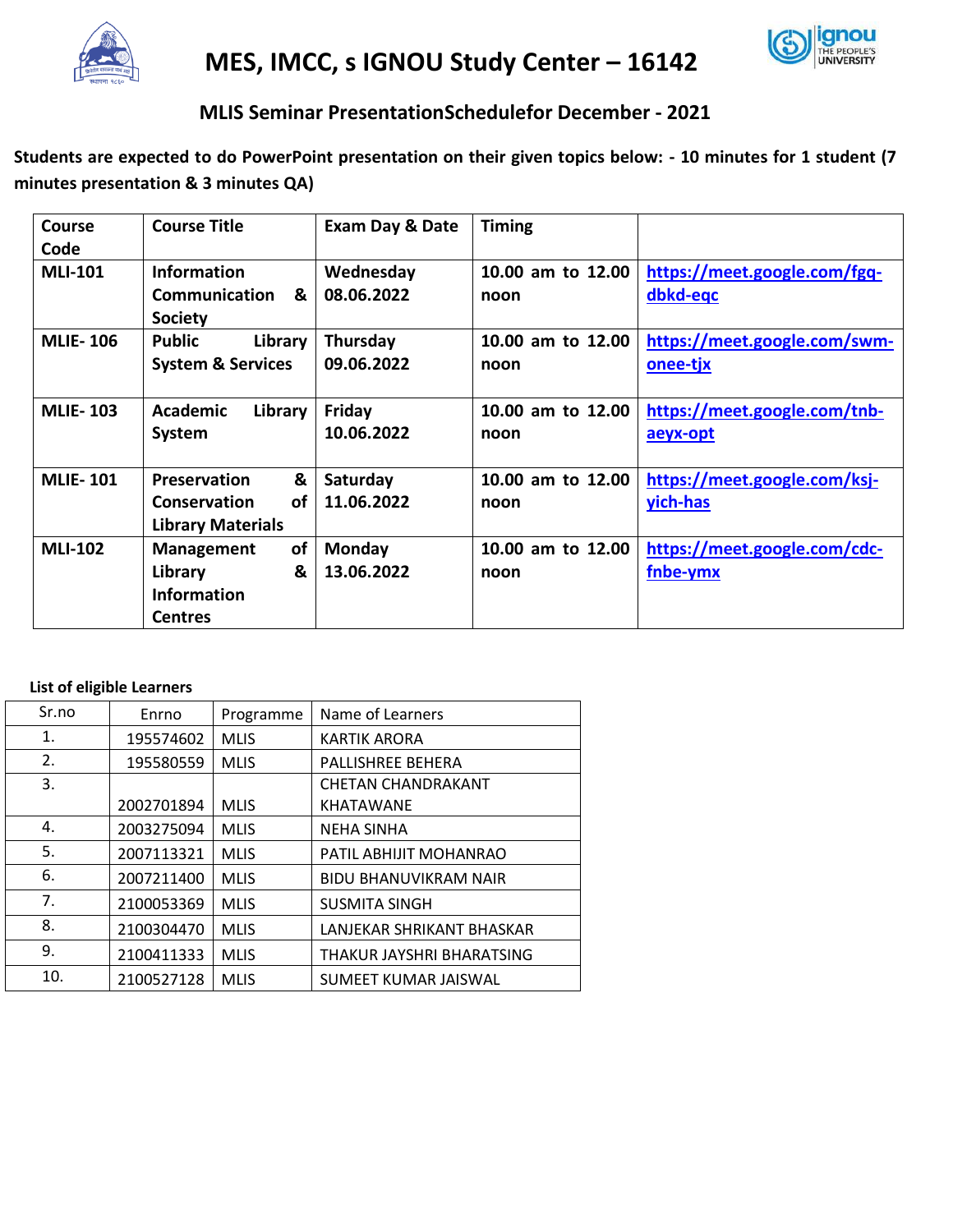# **MLIS Seminar Presentation for December – 2021 Exam**

### **Seminar – 1 MLI-101 – Information Communication & Society**

**Date: Wednesday, 08.06.2022**

**Students are expected to do PowerPoint presentation on their given topics below: - 10 minutes for 1 student (7 minutes presentation & 3 minutes QA)**

### **Seminar Topics:-**

- **1.** Post Industrial Society
- **2.** Codata Task Group
- **3.** Free Flow of Information
- **4.** Information Communication Chain
- **5.** Information Generation Process
- **6.** Shanon Weaver Model
- **7.** Holistic & Spectrum Approaches to knowledge
- **8.** Growth Patterns of Disciplines
- **9.** Role of Information Scientists in Knowledge Utilization

### **Timing: 10.00 am to 12.00 noon**

## **MLIS Seminar Presentation for December – 2021 Exam**

### **Seminar – 2 MLI-102 – Management of Library & Information Centres**

**Date: Thursday, 13.06.2022**

**Students are expected to do PowerPoint presentation on their given topics below: - 10 minutes for 1 student (7 minutes presentation & 3 minutes QA)**

### **Seminar Topics:-**

- **1.** Management Framework for Libraries
- **2.** Role of Management Information System in Planning & Controlling
- **3.** Leadership Styles
- **4.** Library & Information Systems
- **5.** Time & Motion Studies
- **6.** Operation Research in Libraries
- **7.** Management by Objectives
- **8.** Human Resource Management in Libraries
- **9.** Human Resource Planning for Libraries& Information Centres

### **Timing: 10.00 am to 12.00 noon**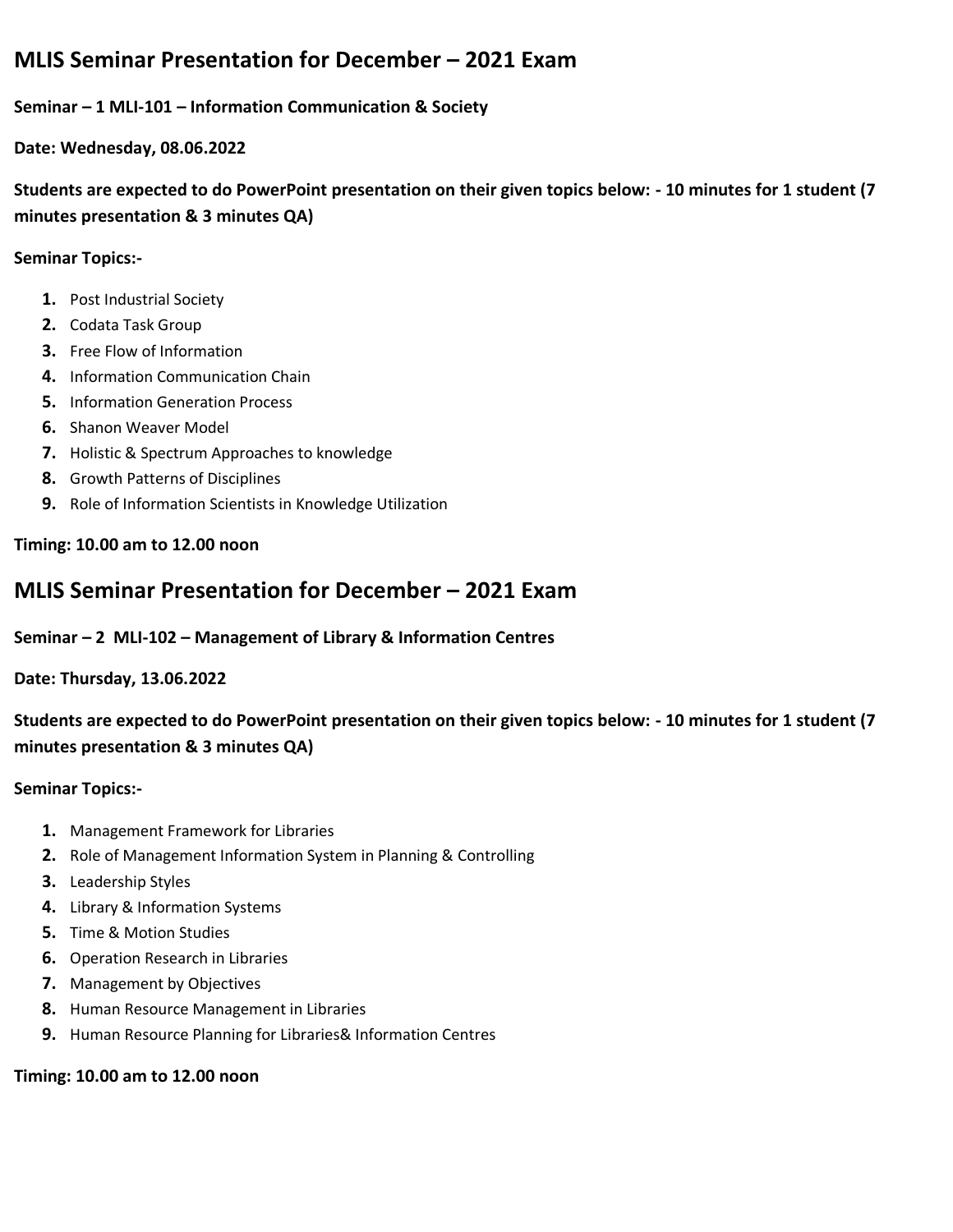# **MLIS Seminar Presentation for December – 2021 Exam**

**Seminar – MLIE-101 – Preservation & Conservation of Library Materials**

**Date:11.06.2022**

**Students are expected to do PowerPoint presentation on their given topics below: - 10 minutes for 1 student** 

**(7 minutes presentation & 3 minutes QA)**

## **Seminar Topics:-**

- **1.** Inherent Characteristics of Library Materials & their Preservation
- **2.** History of Writing Materials in India
- **3.** Preservation & conservation of Palm Leaf Manuscripts
- **4.** Preservation & conservation of Birch Bark Manuscripts
- **5.** Preservation & conservation of Non- book Materials
- **6.** Preservation of Optical Media
- **7.** Binding Materials
- **8.** Book Pests

**Timing: 10.00 am to 12.00 noon**

# **MLIS Seminar Presentation for December – 2021 Exam**

**Seminar – MLIE-103 – Academic Library System**

**Date: 10.06.2022**

**Students are expected to do PowerPoint presentation on their given topics below: - 10 minutes for 1 student**

## **(7 minutes presentation & 3 minutes QA)**

## **Seminar Topics :-**

- **1.** Role of Academics in promoting library use
- **2.** Library Governance
- **3.** Resources & Services of INFLIBNET
- **4.** Information based Learning & Teaching
- **5.** Role of UGC in modernizing the library services

### **Timing: 10.00 am to 12.00 noon**